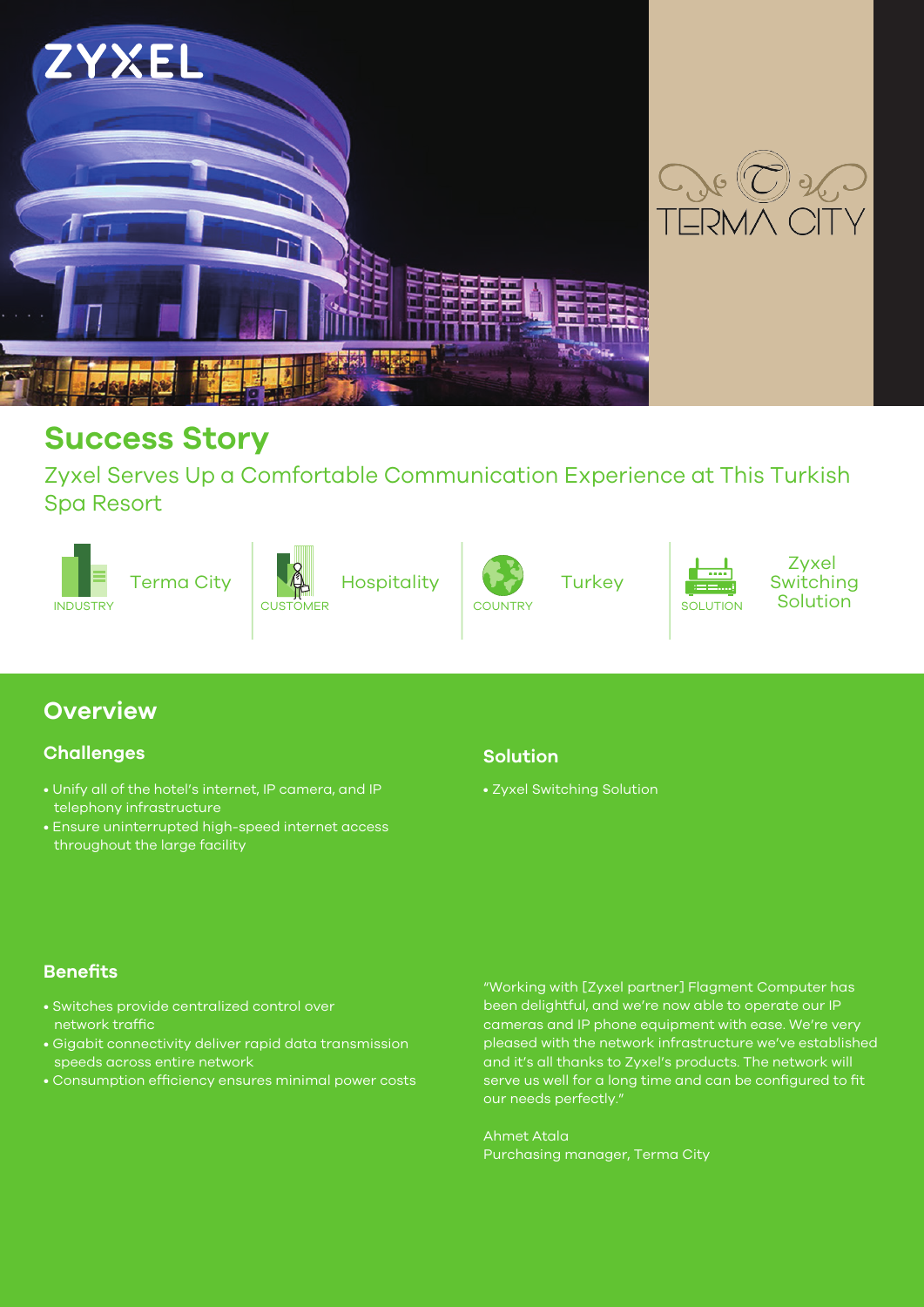# **ZYXEL**

## **Background**

Yalova is a famous spa town. Located in northwestern Turkey, the city of 100,000 has a rich history as a center of relaxation and wellness due to the mineral-rich natural spring water flowing beneath the area.

Of the many hotels in Yalova catering to the countless travelers it attracts, Terma City is the largest. It's also among the newest, having been in operation for only roughly a year. Terma City is a full-scale tourist resort, with its impressive design inspired by the architecture of the Seljuk Empire.

And it's even more impressive inside, housing 454 rooms, two restaurants serving traditional Turkish cuisine and flavors from around the world, and three meeting rooms with a capacity of 400 people. Then there's the beauty salons for both men and women, skin care center, spa center, traditional Turkish baths, saunas, two swimming pools, and sports complexes including a football field, basketball court, and tennis court. Phew!

## **Challenges**

With such diverse facilities and so many of them, establishing and unifying Terma City's communication system was an epic undertaking involving infrastructure for the IP security cameras and IP telephony as well as to ensure uninterrupted high-speed internet access for every guest.

"Terma City receives many guests seeking a break from the stress of the big city. We decided on fiber-optic technology to provide internet access to guests—one of the most important elements in offering comfortable accommodation. We also needed it to satisfy our own requirements, namely our network infrastructure, security cameras, and IP phone

## **Solutions and Benefits**

After analyzing the network's needs and the site's characteristics, the Flagment Computer team designed a plan utilizing Zyxel solutions.

The first piece of the puzzle that Flagment put together was the **XGS4600-32**. The 32-port switch has dynamic routing optimized specifically to simplify communications for businesses like hospitality venues and education institutions, making it perfect for Terma City. With Gigabit connectivity, it delivers rapid speeds, and the icing on the cake is its active-standby power redundancy feature, which triggers a backup power supply to take over in case the main power supply fails.

The other key pieces of the puzzle were switches from the

system," said Ahmet Atala, Terma City's purchasing manager.

The first task taken care of was putting in the backbone of this infrastructure, with the surveillance camera system installed alongside a fiber-optic cable network. Then came the real challenge: bringing all these disparate parts together using equipment that could send data at rapid speeds across the whole network.

Terma City called in Flagment Computer, a Zyxel local partner based in Yalova.

**GS1920 series: the GS1920-24HP and GS1920-24**. The line is designed for high-performance deployment in multiple SMB scenarios, featuring up to 28 Gigabit copper ports. The PoE model also reduces energy costs as its default consumption mode delivers only the actual power required.

"We're honored to have been picked to install the network infrastructure for Terma City," said Serkan Tanrikulu, Flagment Computer's project manager. "Now, having provided the infrastructure across this sprawling, multi-story facility, we're happy to say that the client has scalable network infrastructure that will serve them for many years to come."